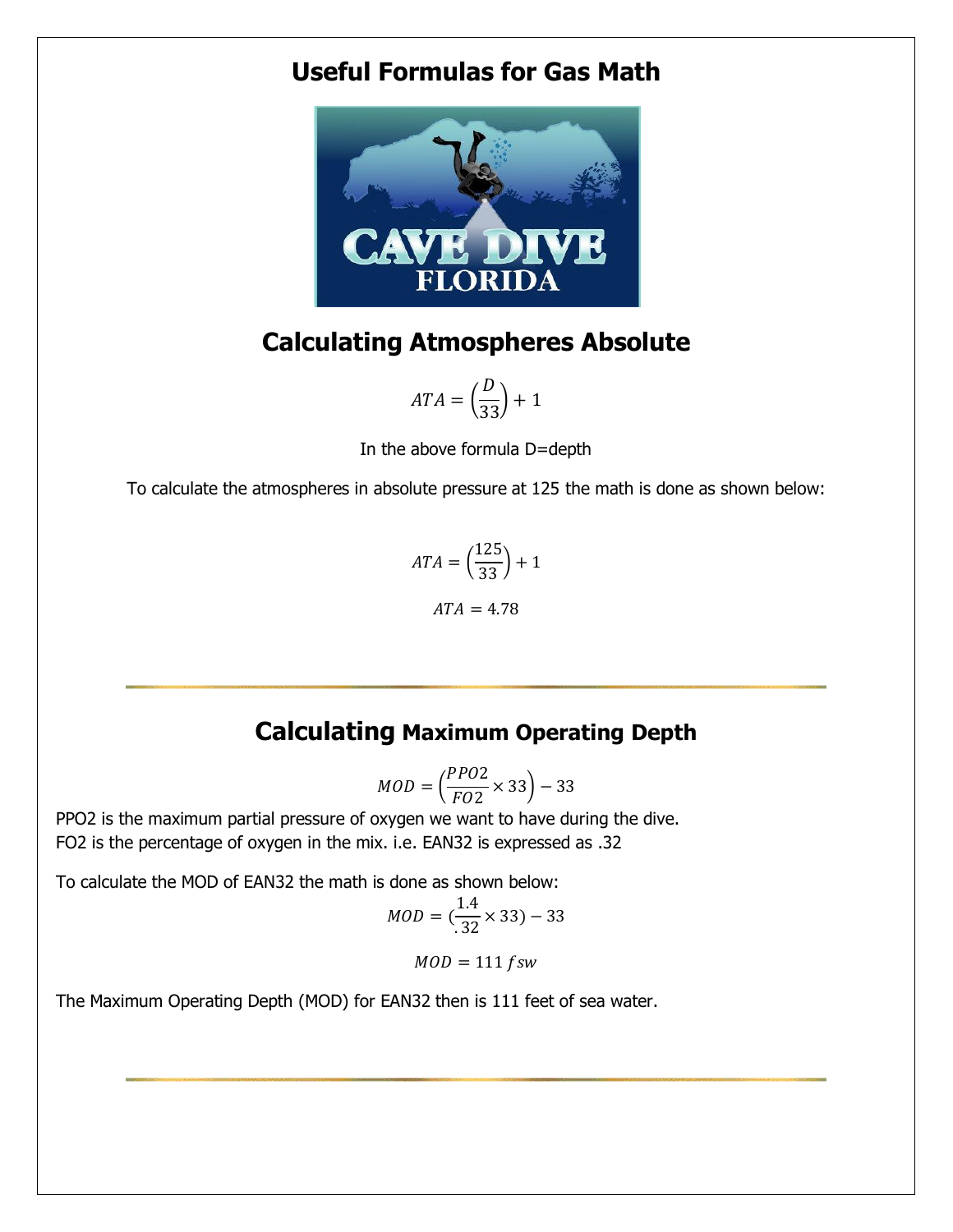### **Calculating Best Mix For Maximum Depth**

$$
Best\ Mix = \frac{1.4}{ata}
$$

To calculate the Best Mix for a maximum depth of 125 feet the math is done as shown below:

$$
Best\ Mix = \frac{1.4}{4.78}
$$

Best  $Mix = .29$ 

EAN29 then would be the best mix to yield a maximum PPO2 of 1.4 ata at 125 fsw.

#### **Calculating the Baseline for SCUBA Cylinders**

Calculating the baseline for scuba tanks is very important for gas planning. Two variables are needed. The rated volume of the tanks and the rated pressure. For example Low Pressure (LP) 85's hold 85 cubic feet (which is their rated volume) when filled to 2640 psi (which is their rated pressure). In the equation below we multiply by 2 because we are using twin tanks. We multiply by 100 to express the baseline in units of 100 psi.

$$
Baseline = \left(\frac{Rated Volume}{Rated Pressure}\right) \times 2 \times 100
$$
\n
$$
Baseline = \left(\frac{85}{2640}\right) \times 2 \times 100
$$

Baseline =  $6.4$  ft3 per 100 psi

The baseline of 6.4 means that for every 100 psi used is  $= 6.4$  cubic feet of gas.

## **Calculating the Equivalent Narcotic Depth (END)**

For a given depth using trimix an END is the depth at which you would expect the same narcosis if diving with air.

 $END = [(1 - fHe) X (D + 33)] - 33$  $fHe = Fraction of Helium in the mix$ 

Example: What is the END at 240 feet when diving 17/45?

 $END = [(1 - .45) X (240 + 33)] - 33$ 

 $END = [(.55) X (273)] - 33$ 

$$
END = 117 \, \text{fsw} \, \text{ (feet of sea water)}
$$

In other words, diving trimix 17/45 at 240 feet has the same narcotic effect as diving air at 117 feet.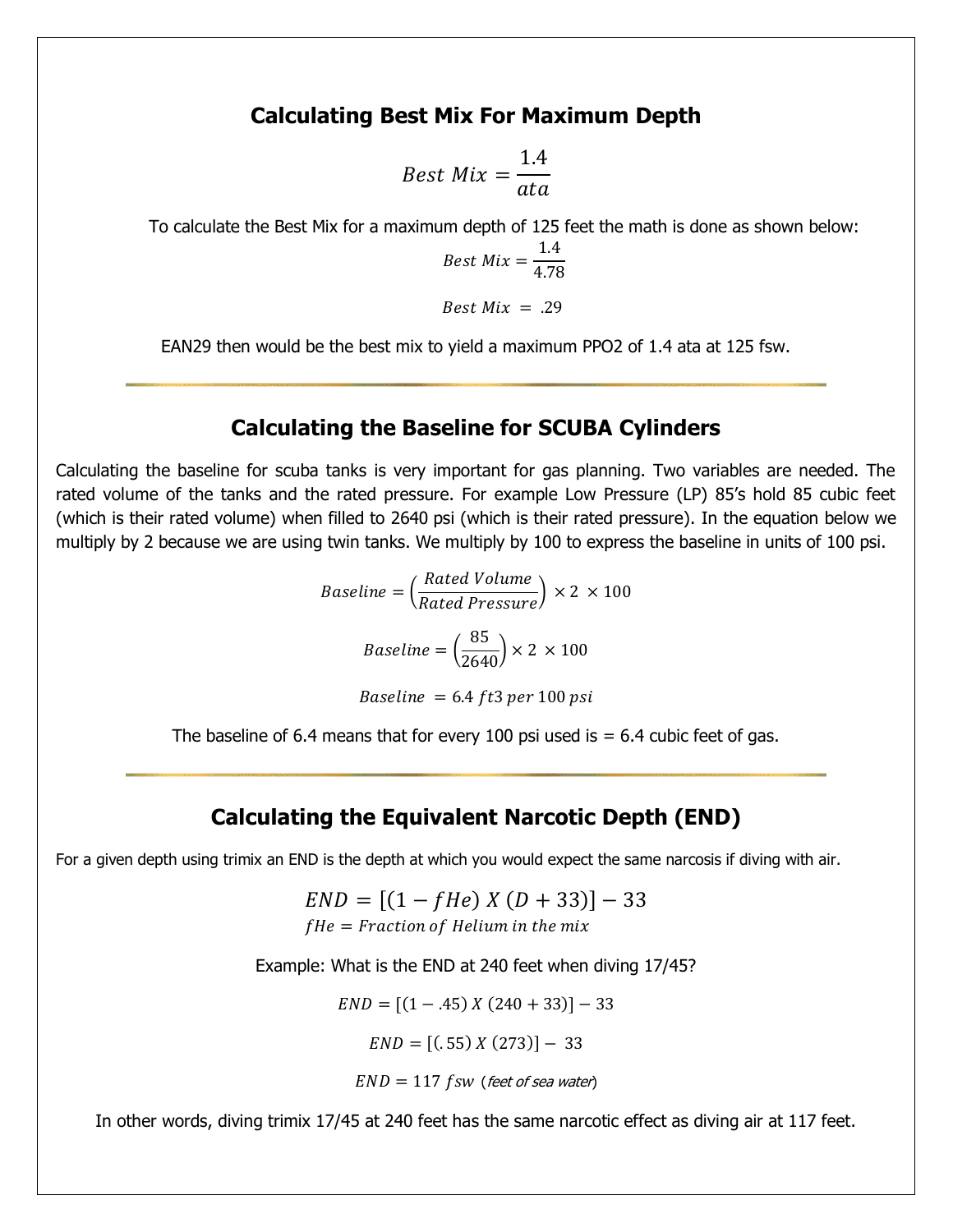## Calculating the Equivalent Air Depth (EAD)

EAD is an adjusted depth on air tables when diving EANx. EAD is based on finding the depth at which air has the same partial pressure of nitrogen (PN2) as the EANx blend. EANx has less nitrogen than air so the EAD is less than the actual depth. Calculate the EAD by the formula below.

$$
EAD = \frac{[(1 - fO2) X (D + 33)]}{.79} - 33
$$

Example: What is the EAD of EAN32 at 100 fsw?

$$
EAD = \frac{[(1 - .32) X (100 + 33)]}{.79} - 33
$$

$$
EAD = \frac{[(.68)X (133)]}{.79} - 33
$$

$$
EAD = 81 \text{ fsw}
$$

## Calculating the Partial Pressure of a Gas at Depth

This is a two step process. Step one is to calculate the maximum ata of the dive. Step two is to multiply the ata X the fraction of the gas we want to know the partial pressure of.

Example: What is the Partial Pressure of Oxygen in EAN32 at 100 feet?

Step One: 
$$
ata = \left(\frac{D}{33}\right) + 1
$$
  

$$
ata = \left(\frac{100}{33}\right) + 1
$$

$$
ata = 4.03
$$

Step two:  $PPO2 = 4.03$  ata X .32

 $PPO2 = 1.28$  ata

In other words the partial pressure of oxygen at 100 feet while breathing EAN32 is 1.28 ata (atmospheres absolute)